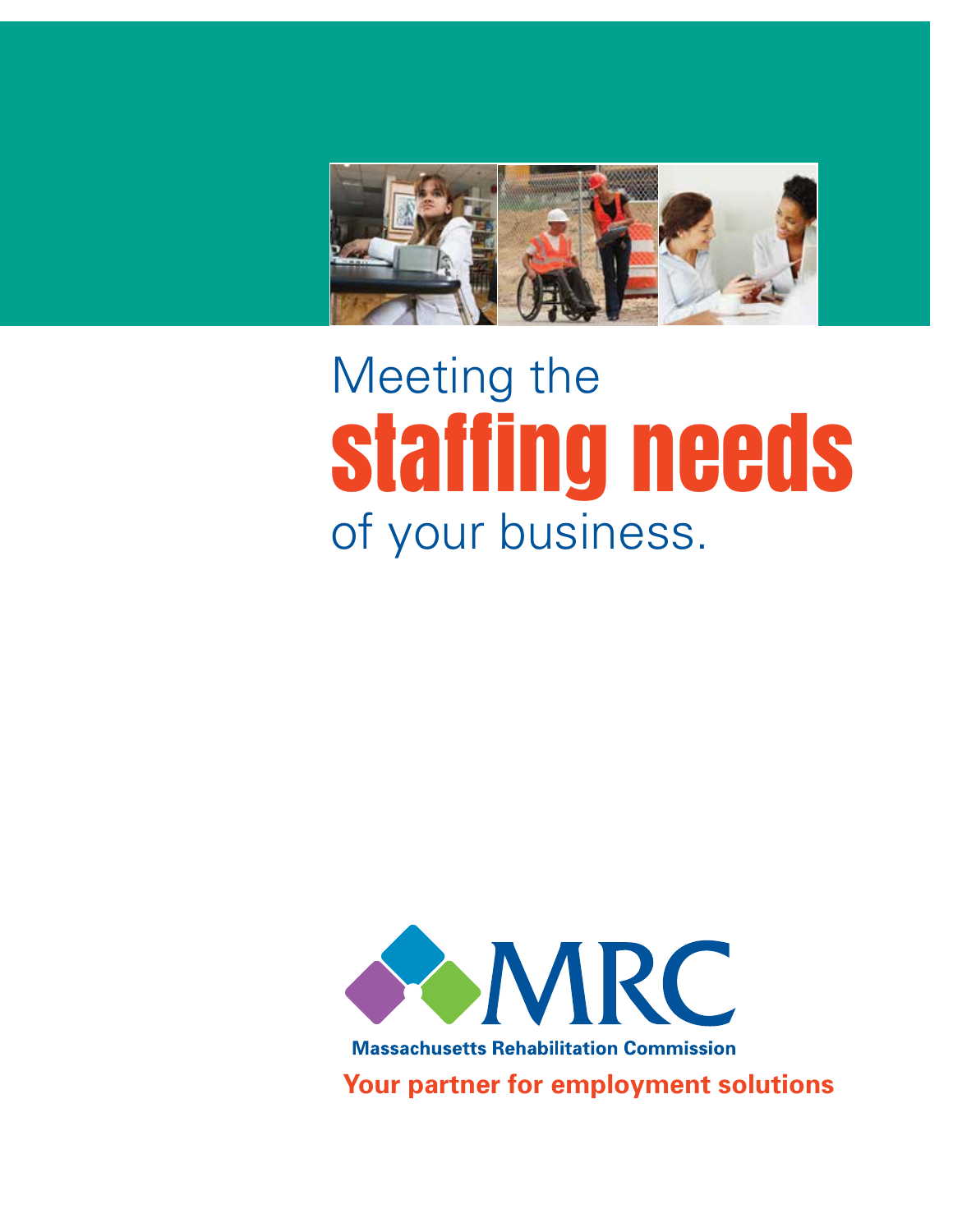# Help wanted?

## Put MRC to work for you.

#### We help your business achieve its workforce goals.

Recruiting qualified employees can make a difference in your company's ability to compete in today's economy.

In over fifty years, we have placed thousands of qualified candidates with businesses across all industries. Our current pool of candidates contains more than 15,000 individuals interested in joining the workforce. Almost half have at least some college training, while 26% have technical training or have completed a certificate program. More than 10,000 are currently enrolled in training and education programs to prepare for careers in a wide variety of industries.



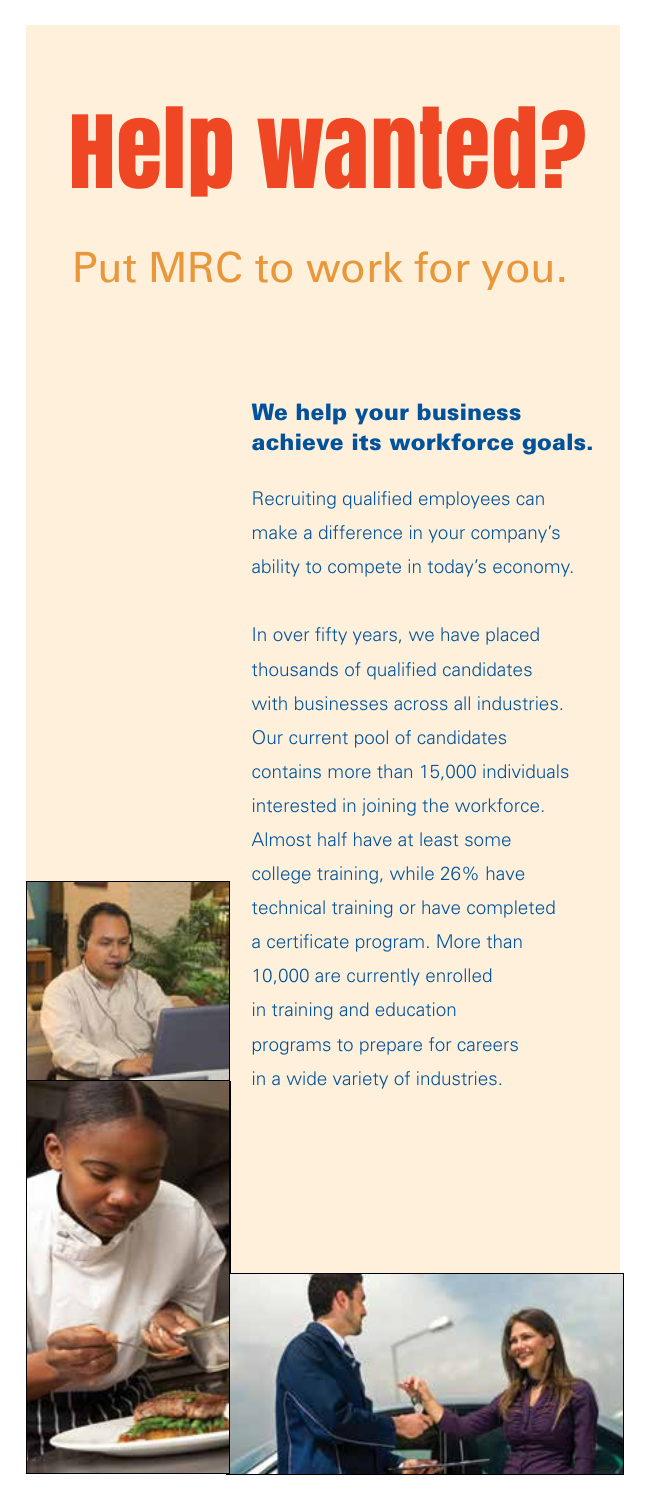## Need valued employees? Try our customized services.

The MRC is forward-thinking around creating partnerships with employers, paving the way for any hiring manager to gain access to dynamic talent while also offering opportunities to those often challenged by entering the workforce. Working Partners, the private/public collaboration we have established with MRC, is unique in the country and exists due to the willingness of MRC to try new initiatives and respond to the needs of the market. **" "**

> *- Spaulding Rehabilitation Network*

#### **When we work with you, your success is our goal.**

At the Massachusetts Rehabilitation Commission (MRC), our customized staffing programs identify talented workers with disabilities who possess the skill sets and expertise that Massachusetts businesses want and need to help them grow.

Many of our pre-screened candidates are equipped and prepared with the knowledge to contribute from day one.

#### **Cost saving services**

Our programs can help you stretch your human resources budget and maximize your savings through tax incentive programs, often at little or no cost to your business.

MRC offers an On the Job Training (OJT) partnership to defray hiring and training costs to help your business gain a skilled employee without affecting your bottom line. Through an OJT partnership you will have the flexibility and support to carefully identify candidates' abilities as they work with you.

#### **Expertise**

Our team of employment professionals can offer your business critical guidance on how to maximize the use of OJT supports as well as provide your staff with technical assistance on understanding the Americans with Disabilities Act, accommodation solutions, and state and federal tax incentives, including:

- Work Opportunity Tax Credits (WOTC)
- Disability Access Tax Credits (IRS 44 and 190 tax credits)
- Architectural Barrier Removal Tax Deduction

## On the job training

Meeting the staffing needs of your business through cost-saving benefits with **OJT** and **OJE**.



**On the Job Training (OJT)** and **On the Job Evaluation (OJE)** are two cost-saving benefits offered by the Massachusetts Rehabilitation Commission (MRC) to assist you in finding qualified, pre-screened job candidates.

Companies who have used our job-based programs have found them to be very successful. Client Paratemps had this to say about their experience:*"We had the opportunity to do an OJE with an MRC consumer. It was a great experience for the individual and for us. We plan to spread the word. MRC works!"*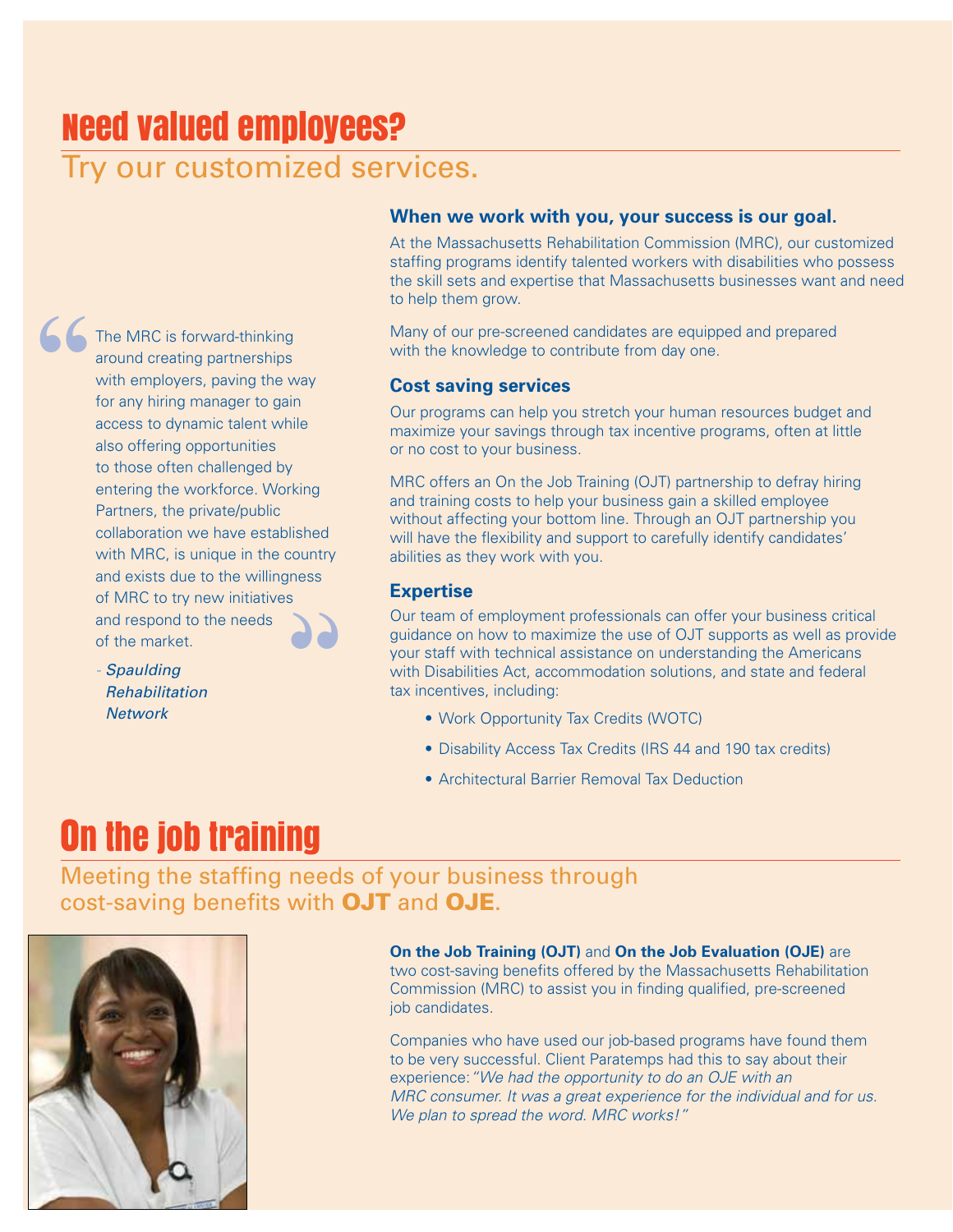

The MRC is a great resource for a small business like ours. The employees we've hired at Tri-M, with the help of the MRC, have proven to be some of our most reliable and hard working employees. **" "**

*- Tri-M Maintenance, Inc.*



#### On the Job Training

OJT is an opportunity to defray the costs associated with hiring and training a new employee through an agreement with MRC.

The process begins with your MRC representative recommending qualified pre-screened candidates suitable for your work needs. In order to reduce the cost of bringing a new employee up to speed, MRC provides funds to offset training costs for your new hire.

Your MRC representative is available for ongoing communication throughout the training period. We work with you every step of the way to make sure your business needs are met.

#### On the Job Evaluation

OJE is a time-limited agreement to assist you with work needs while discovering potential new employees.

MRC representatives recommend qualified, pre-screened candidates suitable for your staffing needs. As they work for your organization on a temporary basis, you have the chance to evaluate their performance.

You provide feedback to the employee at the end of his or her time period and, if the candidate is a good fit for your business, you can retain him/her as an employee. This allows you the opportunity to evaluate an employee before making a decision to continue with employment.

## Ready to expand your company's potential? Call us first for quality and cost-saving services.

Working with the MRC has given me the opportunity to hire qualified individuals into our Enterprise family! These employees have amazing abilities, are hard working and have become part of what makes Enterprise so great, our people. We're looking forward to a long partnership with the MRC. **""**



Contact MRC and we will connect you with a talented pool of qualified workers who are ready, willing and able to help your business succeed.

*For more information on how your organization can find experienced and qualified candidates with disabilities, contact an MRC representative or find us on the web at* 

*www.mass.gov/MRC*

*- Enterprise Holdings*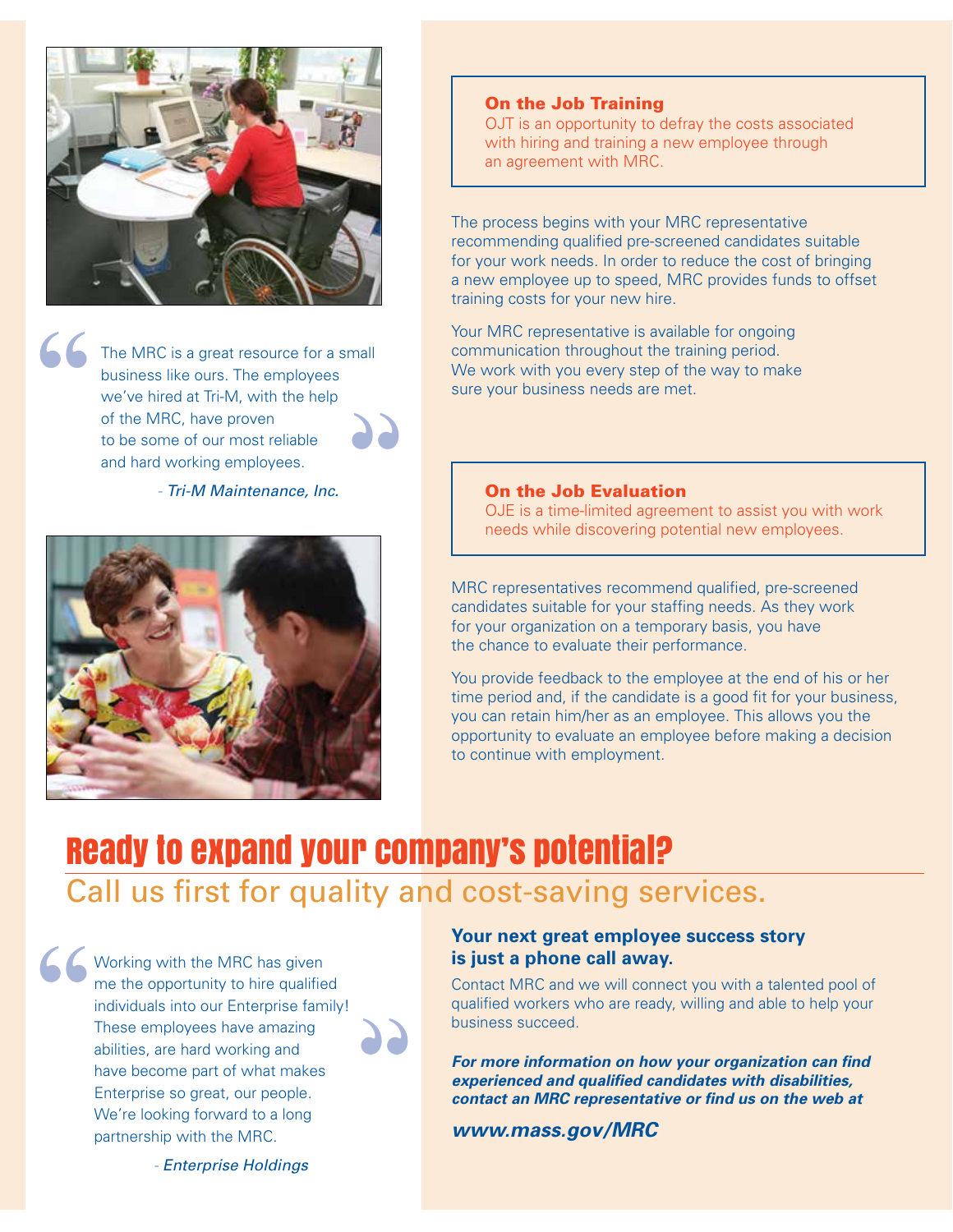### **Tap into a** successful workforce with an OJT or OJE:

- You identify an unfilled job
- 2. We provide a qualified job candidate
- **3.** You interview the candidate and, if they are a good fit, you hire them for the training period
- 4. We sign a training reimbursement agreement for the training period
	- You evaluate the employee's skills as they work for you
- 

If you are satisfied with their performance, you have a new, trained employee ready to help your business grow

Working with MRC has allowed our company to access a pool of candidates that exhibit an excellent work ethic. **"Example 18 Working with MRC has allowed our company<br>to access a pool of candidates that exhibit<br>an excellent work ethic.<br>Figure 18 Posterns, Inc.** 

*- Redline Wall Systems, Inc.*